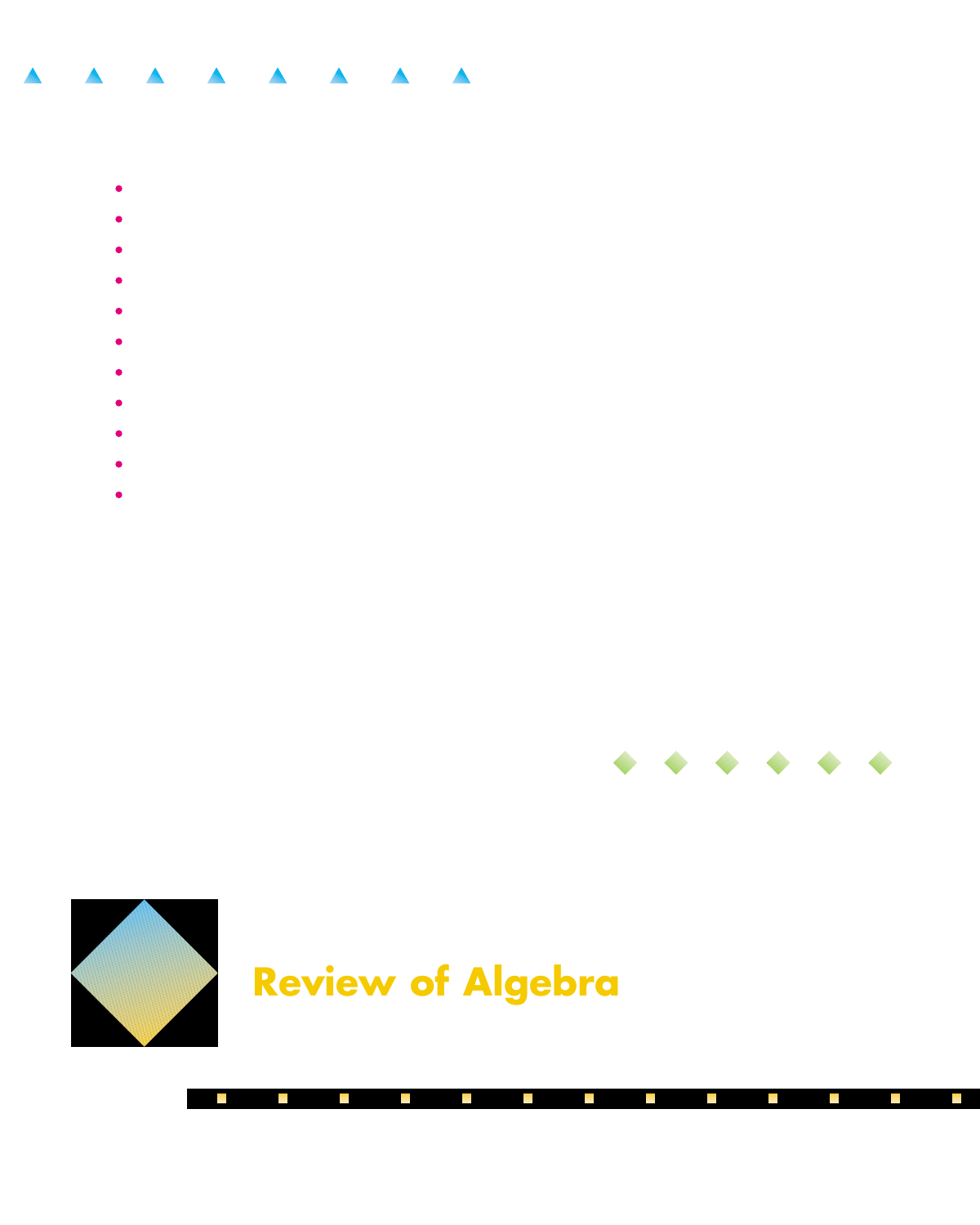

# **Review of Algebra**

Here we review the basic rules and procedures of algebra that you need to know in order to be successful in calculus.

# **Arithmetic Operations**

The real numbers have the following properties:

(Commutative Law) (Associative Law) (Distributive law)  $a(b + c) = ab + ac$  $(a + b) + c = a + (b + c)$   $(ab)c = a(bc)$  $a + b = b + a$   $ab =$  $ab = ba$ 

In particular, putting  $a = -1$  in the Distributive Law, we get

$$
-(b + c) = (-1)(b + c) = (-1)b + (-1)c
$$

and so

$$
-(b + c) = -b - c
$$

# **EXAMPLE 1**

(a)  $(3xy)(-4x) = 3(-4)x^2y = -12x^2y$ (b)  $2t(7x + 2tx - 11) = 14tx + 4t^2x - 22t$ (c)  $4 - 3(x - 2) = 4 - 3x + 6 = 10 - 3x$ 

If we use the Distributive Law three times, we get

$$
(a + b)(c + d) = (a + b)c + (a + b)d = ac + bc + ad + bd
$$

This says that we multiply two factors by multiplying each term in one factor by each term in the other factor and adding the products. Schematically, we have

$$
(a+b)(c+d)
$$

In the case where  $c = a$  and  $d = b$ , we have

$$
(a + b)^2 = a^2 + ba + ab + b^2
$$

or

$$
(a + b)^2 = a^2 + 2ab + b^2
$$

Similarly, we obtain

$$
(a -
$$

$$
(a - b)^2 = a^2 - 2ab + b^2
$$

b.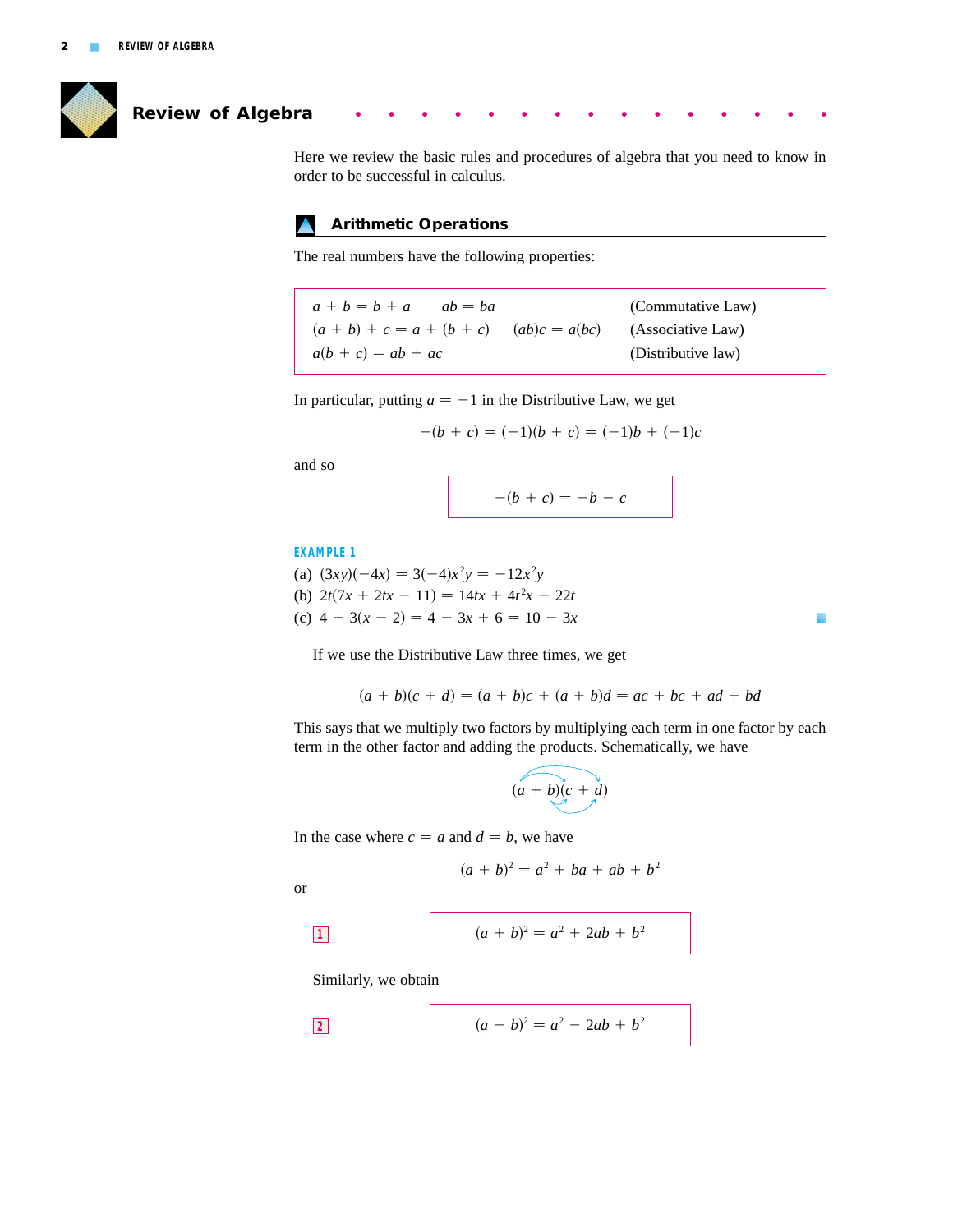EXAMPLE 2  
\n(a) 
$$
(2x + 1)(3x - 5) = 6x^2 + 3x - 10x - 5 = 6x^2 - 7x - 5
$$
  
\n(b)  $(x + 6)^2 = x^2 + 12x + 36$   
\n(c)  $3(x - 1)(4x + 3) - 2(x + 6) = 3(4x^2 - x - 3) - 2x - 12$   
\n $= 12x^2 - 3x - 9 - 2x - 12$   
\n $= 12x^2 - 5x - 21$ 

# **Fractions**

To add two fractions with the same denominator, we use the Distributive Law:

$$
\frac{a}{b} + \frac{c}{b} = \frac{1}{b} \times a + \frac{1}{b} \times c = \frac{1}{b}(a + c) = \frac{a + c}{b}
$$

Thus, it is true that

$$
\frac{a+c}{b} = \frac{a}{b} + \frac{c}{b}
$$

But remember to avoid the following common error:

$$
f_{\rm{max}}
$$

 $\overline{\varnothing}$ 

$$
\frac{a}{b+c}\underset{b}{\searrow}\frac{a}{b}+\frac{a}{c}
$$

(For instance, take  $a = b = c = 1$  to see the error.)

To add two fractions with different denominators, we use a common denominator:

$$
\frac{a}{b} + \frac{c}{d} = \frac{ad + bc}{bd}
$$

We multiply such fractions as follows:

$$
\frac{a}{b} \cdot \frac{c}{d} = \frac{ac}{bd}
$$

In particular, it is true that

$$
\frac{-a}{b} = -\frac{a}{b} = \frac{a}{-b}
$$

To divide two fractions, we invert and multiply:

$$
\frac{\frac{a}{b}}{\frac{c}{d}} = \frac{a}{b} \times \frac{d}{c} = \frac{ad}{bc}
$$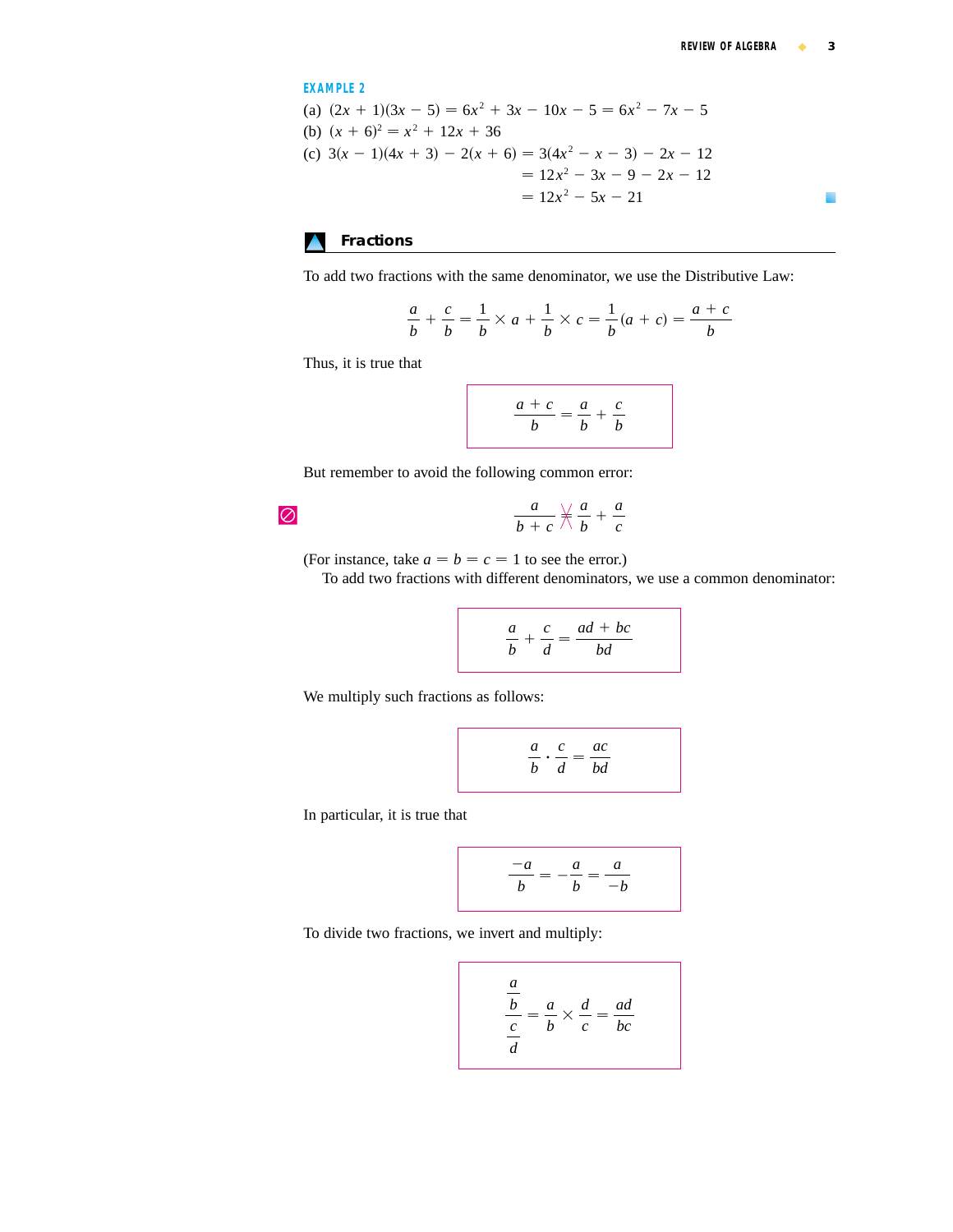# **EXAMPLE 3**

(a) 
$$
\frac{x+3}{x} = \frac{x}{x} + \frac{3}{x} = 1 + \frac{3}{x}
$$
  
\n(b) 
$$
\frac{3}{x-1} + \frac{x}{x+2} = \frac{3(x+2) + x(x-1)}{(x-1)(x+2)} = \frac{3x+6+x^2-x}{x^2+x-2}
$$
  
\n
$$
= \frac{x^2+2x+6}{x^2+x-2}
$$
  
\n(c) 
$$
\frac{s^2t}{u} \cdot \frac{ut}{-2} = \frac{s^2t^2u}{-2u} = -\frac{s^2t^2}{2}
$$
  
\n(d) 
$$
\frac{\frac{x}{y}+1}{1-\frac{y}{x}} = \frac{\frac{x+y}{y}}{\frac{x-y}{x}} = \frac{x+y}{y} \times \frac{x}{x-y} = \frac{x(x+y)}{y(x-y)} = \frac{x^2+xy}{xy-y^2}
$$

# **Factoring**

We have used the Distributive Law to expand certain algebraic expressions. We sometimes need to reverse this process (again using the Distributive Law) by factoring an expression as a product of simpler ones. The easiest situation occurs when the expression has a common factor as follows:

Expanding 
$$
3x(x - 2) = 3x^2 - 6x
$$
\n\n $\leftarrow$  Factoring

To factor a quadratic of the form  $x^2 + bx + c$  we note that

 $(x + r)(x + s) = x^2 + (r + s)x + rs$ 

so we need to choose numbers r and s so that  $r + s = b$  and  $rs = c$ .

**EXAMPLE 4** Factor  $x^2 + 5x - 24$ .

SOLUTION The two integers that add to give 5 and multiply to give  $-24$  are  $-3$  and 8. Therefore

$$
x^2 + 5x - 24 = (x - 3)(x + 8)
$$

i.

**EXAMPLE 5** Factor  $2x^2 - 7x - 4$ .

SOLUTION Even though the coefficient of  $x^2$  is not 1, we can still look for factors of the form  $2x + r$  and  $x + s$ , where  $rs = -4$ . Experimentation reveals that

$$
2x^2 - 7x - 4 = (2x + 1)(x - 4)
$$

Some special quadratics can be factored by using Equations 1 or 2 (from right to left) or by using the formula for a difference of squares:

$$
a^2 - b^2 = (a - b)(a + b)
$$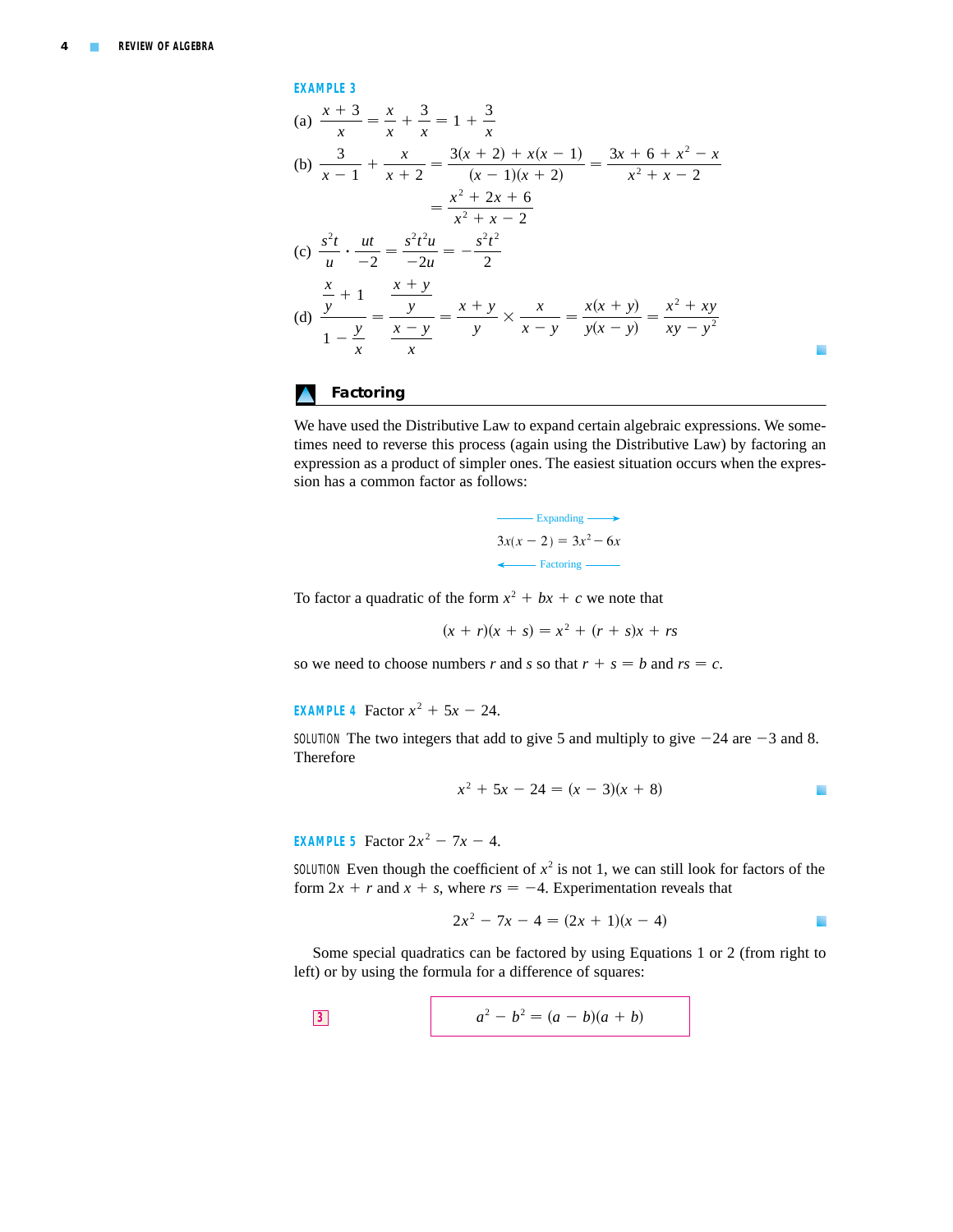h.

The analogous formula for a difference of cubes is

4 
$$
a^3 - b^3 = (a - b)(a^2 + ab + b^2)
$$

which you can verify by expanding the right side. For a sum of cubes we have

$$
a^3 + b^3 = (a + b)(a^2 - ab + b^2)
$$

**EXAMPLE 6** (a)  $x^2 - 6x + 9 = (x - 3)^2$  (Equation 2;  $a = x, b = 3$ ) (b)  $4x^2 - 25 = (2x - 5)(2x + 5)$  (Equation 3;  $a = 2x, b = 5$ ) (c)  $x^3 + 8 = (x + 2)(x^2 - 2x + 4)$  (Equation 5;  $a = x, b = 2$ ) (Equation 5;  $a = x, b = 2$ ) (Equation 3;  $a = 2x, b = 5$ ) (Equation 2;  $a = x, b = 3$ )

EXAMPLE 7 Simplify 
$$
\frac{x^2 - 16}{x^2 - 2x - 8}
$$
.

SOLUTION Factoring numerator and denominator, we have

$$
\frac{x^2 - 16}{x^2 - 2x - 8} = \frac{(x - 4)(x + 4)}{(x - 4)(x + 2)} = \frac{x + 4}{x + 2}
$$

To factor polynomials of degree 3 or more, we sometimes use the following fact.

**6 The Factor Theorem** If P is a polynomial and  $P(b) = 0$ , then  $x - b$  is a factor of  $P(x)$ .

**EXAMPLE 8** Factor  $x^3 - 3x^2 - 10x + 24$ .

**SOLUTION** Let  $P(x) = x^3 - 3x^2 - 10x + 24$ . If  $P(b) = 0$ , where *b* is an integer, then *b* is a factor of 24. Thus, the possibilities for *b* are  $\pm 1$ ,  $\pm 2$ ,  $\pm 3$ ,  $\pm 4$ ,  $\pm 6$ ,  $\pm 8$ ,  $\pm 12$ , and  $\pm 24$ . We find that  $P(1) = 12$ ,  $P(-1) = 30$ ,  $P(2) = 0$ . By the Factor Theorem,  $x - 2$  is a factor. Instead of substituting further, we use long division as follows:

$$
\begin{array}{r}\nx^2 - x - 12 \\
x - 2 \overline{\smash{\big)}\ x^3 - 3x^2 - 10x + 24} \\
\underline{x^3 - 2x^2} \\
-x^2 - 10x \\
\underline{-x^2 + 2x} \\
-12x + 24 \\
\underline{-12x + 24} \\
x^3 - 3x^2 - 10x + 24 = (x - 2)(x^2 - x - 12) \\
\end{array}
$$
\nTherefore

\n
$$
x^3 - 3x^2 - 10x + 24 = (x - 2)(x^2 - x - 12) \\
\phantom{x^3 - 3x^2 - 2x^2} = (x - 2)(x + 3)(x - 4)
$$

### **Completing the Square**

Completing the square is a useful technique for graphing parabolas or integrating rational functions. Completing the square means rewriting a quadratic  $ax^2 + bx + c$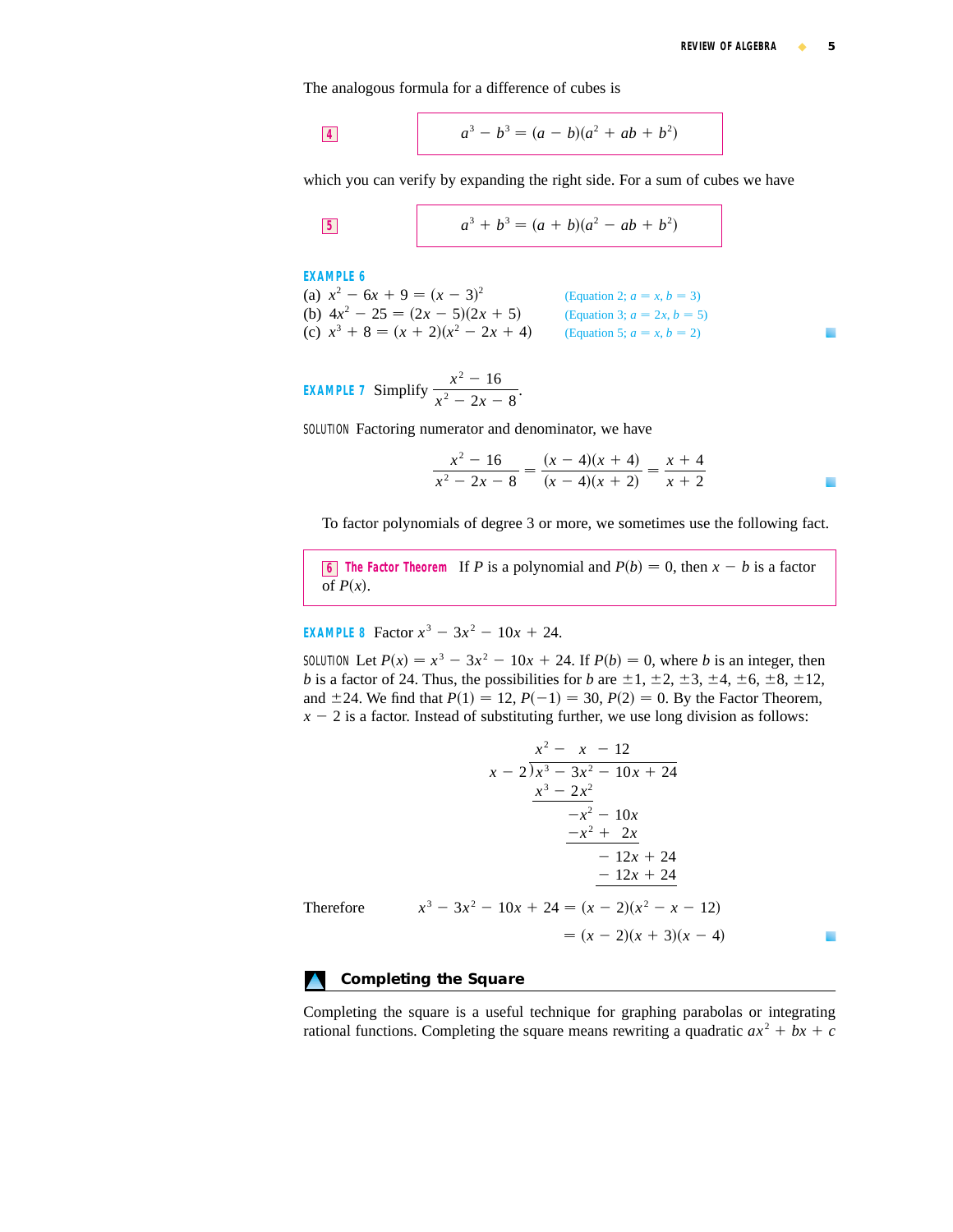in the form  $a(x + p)^2 + q$  and can be accomplished by:

- **1.** Factoring the number  $a$  from the terms involving  $x$ .
- 2. Adding and subtracting the square of half the coefficient of  $x$ .

In general, we have

$$
ax^{2} + bx + c = a\left[x^{2} + \frac{b}{a}x\right] + c
$$
  
=  $a\left[x^{2} + \frac{b}{a}x + \left(\frac{b}{2a}\right)^{2} - \left(\frac{b}{2a}\right)^{2}\right] + c$   
=  $a\left(x + \frac{b}{2a}\right)^{2} + \left(c - \frac{b^{2}}{4a}\right)$ 

**EXAMPLE 9** Rewrite  $x^2 + x + 1$  by completing the square.

SOLUTION The square of half the coefficient of x is  $\frac{1}{4}$ . Thus

$$
x^{2} + x + 1 = x^{2} + x + \frac{1}{4} - \frac{1}{4} + 1 = (x + \frac{1}{2})^{2} + \frac{3}{4}
$$

**EXAMPLE 10**

$$
2x2 - 12x + 11 = 2[x2 - 6x] + 11 = 2[x2 - 6x + 9 - 9] + 11
$$

$$
= 2[(x - 3)2 - 9] + 11 = 2(x - 3)2 - 7
$$

### **Quadratic Formula**

By completing the square as above we can obtain the following formula for the roots of a quadratic equation.

**T** The Quadratic Formula The roots of the quadratic equation  $ax^2 + bx + c = 0$ are

$$
x = \frac{-b \pm \sqrt{b^2 - 4ac}}{2a}
$$

**EXAMPLE 11** Solve the equation  $5x^2 + 3x - 3 = 0$ .

SOLUTION With  $a = 5$ ,  $b = 3$ ,  $c = -3$ , the quadratic formula gives the solutions

$$
x = \frac{-3 \pm \sqrt{3^2 - 4(5)(-3)}}{2(5)} = \frac{-3 \pm \sqrt{69}}{10}
$$

The quantity  $b^2 - 4ac$  that appears in the quadratic formula is called the **discriminant**. There are three possibilities:

- **1.** If  $b^2 4ac > 0$ , the equation has two real roots.
- 2. If  $b^2 4ac = 0$ , the roots are equal.
- **3.** If  $b^2 4ac < 0$ , the equation has no real root. (The roots are complex.)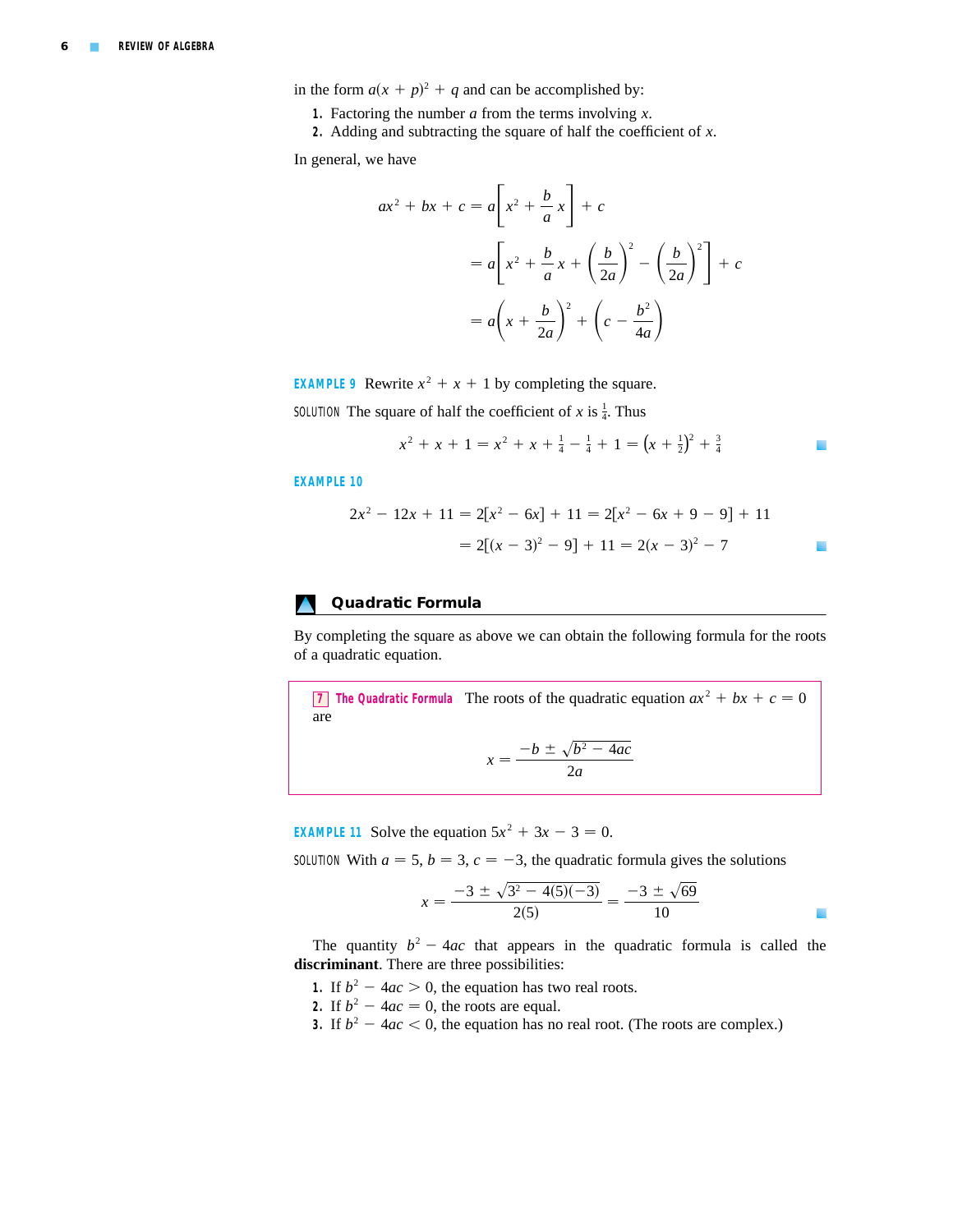These three cases correspond to the fact that the number of times the parabola  $y = ax^2 + bx + c$  crosses the *x*-axis is 2, 1, or 0 (see Figure 1). In case (3) the quadratic  $ax^2 + bx + c$  can't be factored and is called **irreducible.** 



**FIGURE 1** Possible graphs of  $y = ax^2 + bx + c$ 

> **EXAMPLE 12** The quadratic  $x^2 + x + 2$  is irreducible because its discriminant is negative:

$$
b^2 - 4ac = 1^2 - 4(1)(2) = -7 < 0
$$

Therefore, it is impossible to factor  $x^2 + x + 2$ .

h.

### **The Binomial Theorem**

Recall the binomial expression from Equation 1:

$$
(a + b)^2 = a^2 + 2ab + b^2
$$

If we multiply both sides by  $(a + b)$  and simplify, we get the binomial expansion

8 
$$
(a+b)^3 = a^3 + 3a^2b + 3ab^2 + b^3
$$

Repeating this procedure, we get

$$
(a + b)4 = a4 + 4a3b + 6a2b2 + 4ab3 + b4
$$

In general, we have the following formula.

**9** The Binomial Theorem If  $k$  is a positive integer, then  $+ \cdots + kab^{k-1} + b^k$  $+\cdots+\frac{k(k-1)\cdots(k-n+1)}{n-2}$  $\frac{1}{1 \cdot 2 \cdot 3 \cdot \cdots \cdot n} a^{k-n}b^n$  $+\frac{k(k-1)(k-2)}{k^2}$  $\frac{1}{1 \cdot 2 \cdot 3} a^{k-3} b^3$  $(a + b)^k = a^k + ka^{k-1}b + \frac{k(k-1)}{1-a}$  $\frac{(k-1)}{1 \cdot 2} a^{k-2} b^2$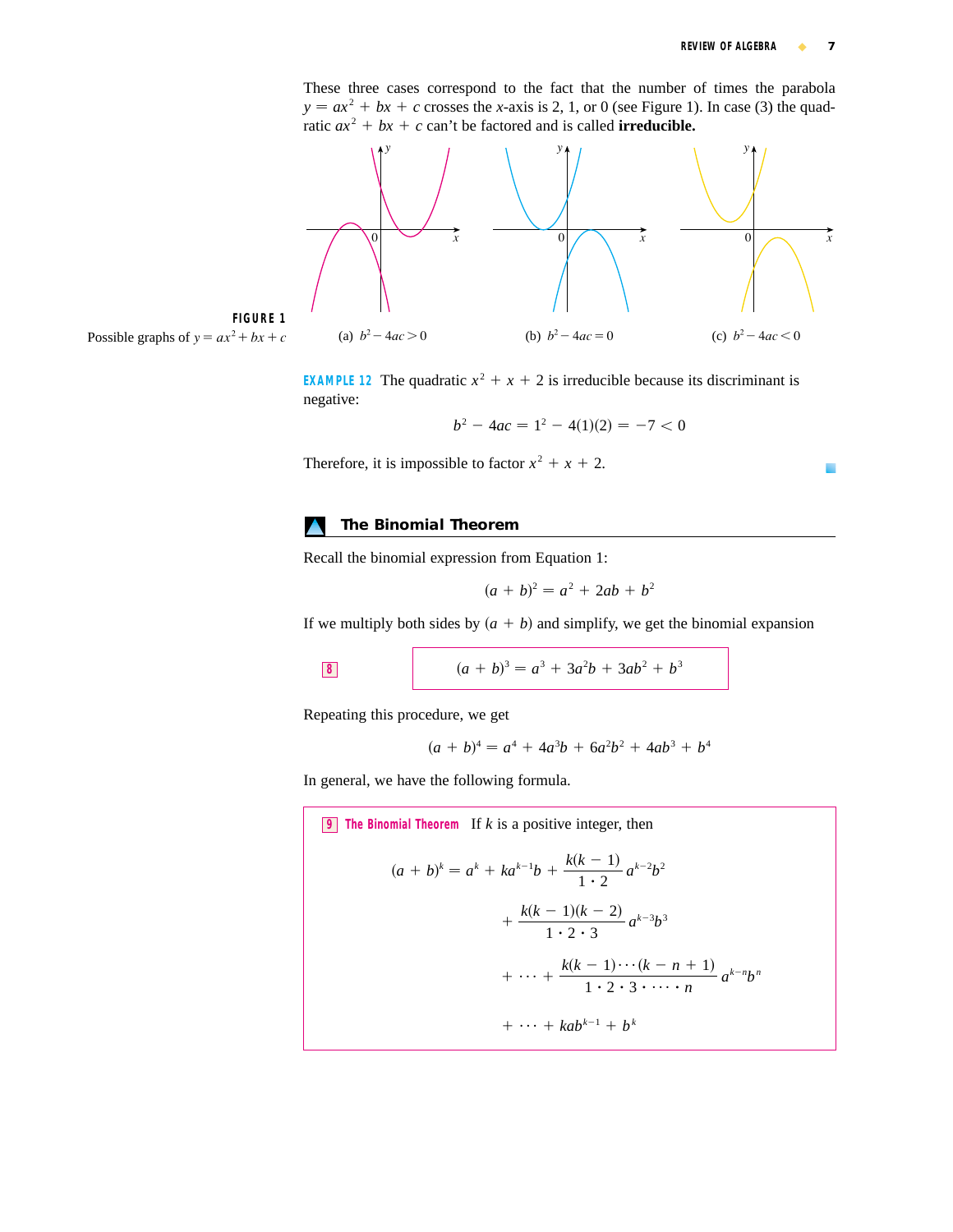**EXAMPLE 13** Expand  $(x - 2)^5$ .

SOLUTION Using the Binomial Theorem with  $a = x, b = -2, k = 5$ , we have

$$
(x - 2)^5 = x^5 + 5x^4(-2) + \frac{5 \cdot 4}{1 \cdot 2}x^3(-2)^2 + \frac{5 \cdot 4 \cdot 3}{1 \cdot 2 \cdot 3}x^2(-2)^3 + 5x(-2)^4 + (-2)^5
$$
  
=  $x^5 - 10x^4 + 40x^3 - 80x^2 + 80x - 32$ 

# **Radicals**

The most commonly occurring radicals are square roots. The symbol  $\sqrt{\ }$  means "the positive square root of." Thus

$$
x = \sqrt{a}
$$
 means  $x^2 = a$  and  $x \ge 0$ 

Since  $a = x^2 \ge 0$ , the symbol  $\sqrt{a}$  makes sense only when  $a \ge 0$ . Here are two rules for working with square roots:

$$
\sqrt{ab} = \sqrt{a} \sqrt{b} \qquad \sqrt{\frac{a}{b}} = \frac{\sqrt{a}}{\sqrt{b}}
$$

However, there is no similar rule for the square root of a sum. In fact, you should remember to avoid the following common error:

```
\overline{\varnothing}
```

$$
\sqrt{a+b} \not\stackrel{\scriptstyle\vee}{\scriptstyle\sim} \sqrt{a} + \sqrt{b}
$$

(For instance, take  $a = 9$  and  $b = 16$  to see the error.)

### **EXAMPLE 14**

(a) 
$$
\frac{\sqrt{18}}{\sqrt{2}} = \sqrt{\frac{18}{2}} = \sqrt{9} = 3
$$

(b)  $\sqrt{x^2y} = \sqrt{x^2}\sqrt{y} = |x|\sqrt{y}$ 

Notice that  $\sqrt{x^2} = |x|$  because  $\sqrt{\ }$  indicates the positive square root. (See Appendix A.)

In general, if  $n$  is a positive integer,

$$
x = \sqrt[n]{a}
$$
 means  $x^n = a$   
If *n* is even, then  $a \ge 0$  and  $x \ge 0$ .

Thus  $\sqrt[3]{-8} = -2$  because  $(-2)^3 = -8$ , but  $\sqrt[4]{-8}$  and  $\sqrt[6]{-8}$  are not defined. The following rules are valid:

$$
\sqrt[n]{ab} = \sqrt[n]{a} \sqrt[n]{b} \qquad \qquad \sqrt[n]{\frac{a}{b}} = \frac{\sqrt[n]{a}}{\sqrt[n]{b}}
$$

**EXAMPLE 15** 
$$
\sqrt[3]{x^4} = \sqrt[3]{x^3x} = \sqrt[3]{x^3} \sqrt[3]{x} = x\sqrt[3]{x}
$$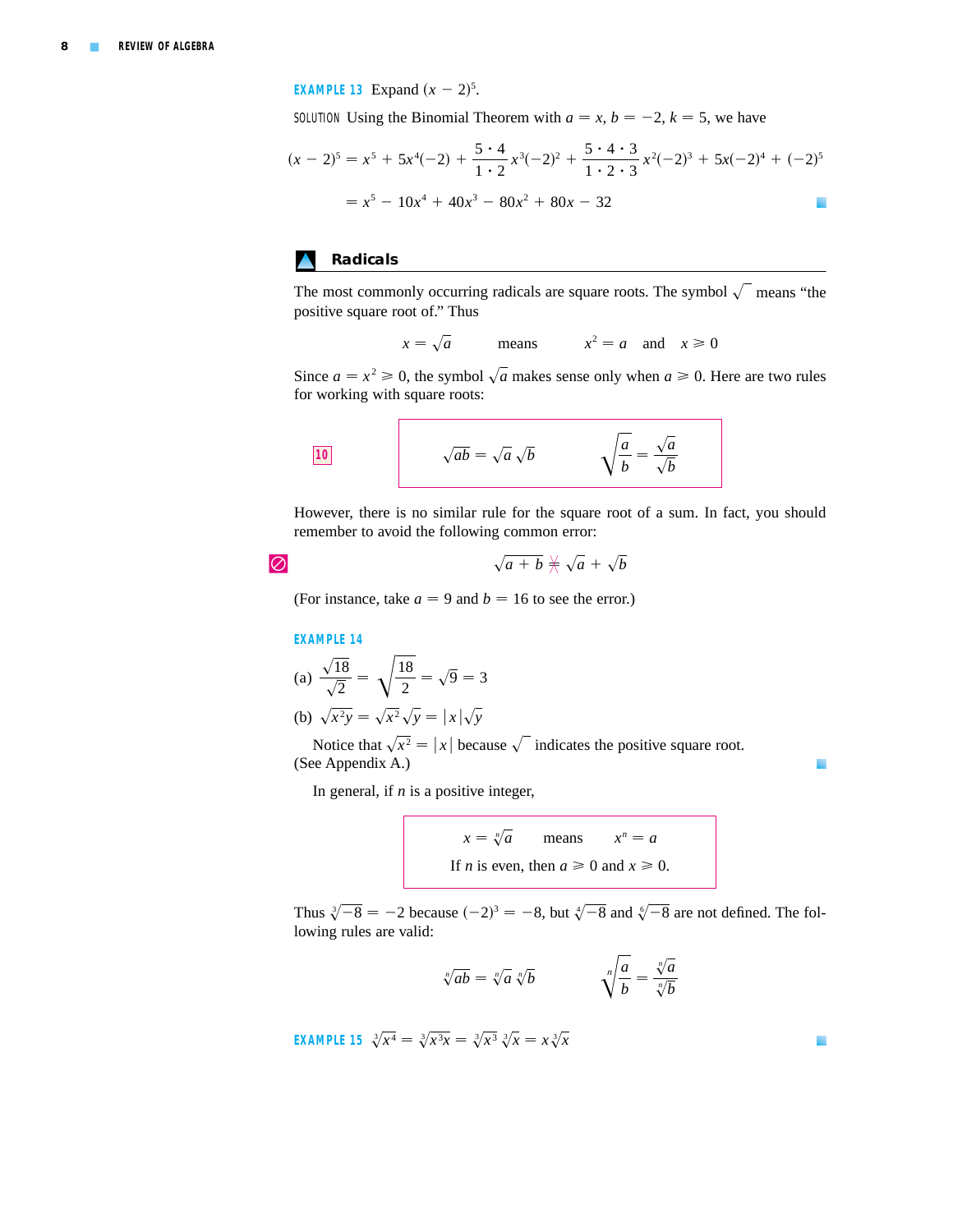To **rationalize** a numerator or denominator that contains an expression such as , we multiply both the numerator and the denominator by the conjugate radical  $\sqrt{a} + \sqrt{b}$ . Then we can take advantage of the formula for a difference of squares:  $\sqrt{a} - \sqrt{b}$ 

$$
(\sqrt{a} - \sqrt{b})(\sqrt{a} + \sqrt{b}) = (\sqrt{a})^2 - (\sqrt{b})^2 = a - b
$$

**EXAMPLE 16** Rationalize the numerator in the expression  $\frac{\sqrt{x+4}-2}{x+4}$ . *x*

SOLUTION We multiply the numerator and the denominator by the conjugate radical  $\sqrt{x+4} + 2$ :

$$
\frac{\sqrt{x+4}-2}{x} = \left(\frac{\sqrt{x+4}-2}{x}\right)\left(\frac{\sqrt{x+4}+2}{\sqrt{x+4}+2}\right) = \frac{(x+4)-4}{x(\sqrt{x+4}+2)}
$$

$$
= \frac{x}{x(\sqrt{x+4}+2)} = \frac{1}{\sqrt{x+4}+2}
$$

# **Exponents**

Let  $a$  be any positive number and let  $n$  be a positive integer. Then, by definition,

1. 
$$
a^n = a \cdot a \cdot \cdots \cdot a
$$
  
\n $n \text{ factors}$   
\n2.  $a^0 = 1$   
\n3.  $a^{-n} = \frac{1}{a^n}$   
\n4.  $a^{1/n} = \sqrt[n]{a}$   
\n $a^{m/n} = \sqrt[n]{a^m} = (\sqrt[n]{a})^m$  *m* is any integer

**11** Laws of Exponents Let a and b be positive numbers and let r and s be any rational numbers (that is, ratios of integers). Then

1. 
$$
a^r \times a^s = a^{r+s}
$$
  
\n2.  $\frac{a^r}{a^s} = a^{r-s}$   
\n3.  $(a^r)^s = a^{rs}$   
\n4.  $(ab)^r = a^r b^r$   
\n5.  $\left(\frac{a}{b}\right)^r = \frac{a^r}{b^r}$   $b \neq 0$ 

In words, these five laws can be stated as follows:

- **1.** To multiply two powers of the same number, we add the exponents.
- **2.** To divide two powers of the same number, we subtract the exponents.
- **3.** To raise a power to a new power, we multiply the exponents.
- **4.** To raise a product to a power, we raise each factor to the power.
- **5.** To raise a quotient to a power, we raise both numerator and denominator to the power.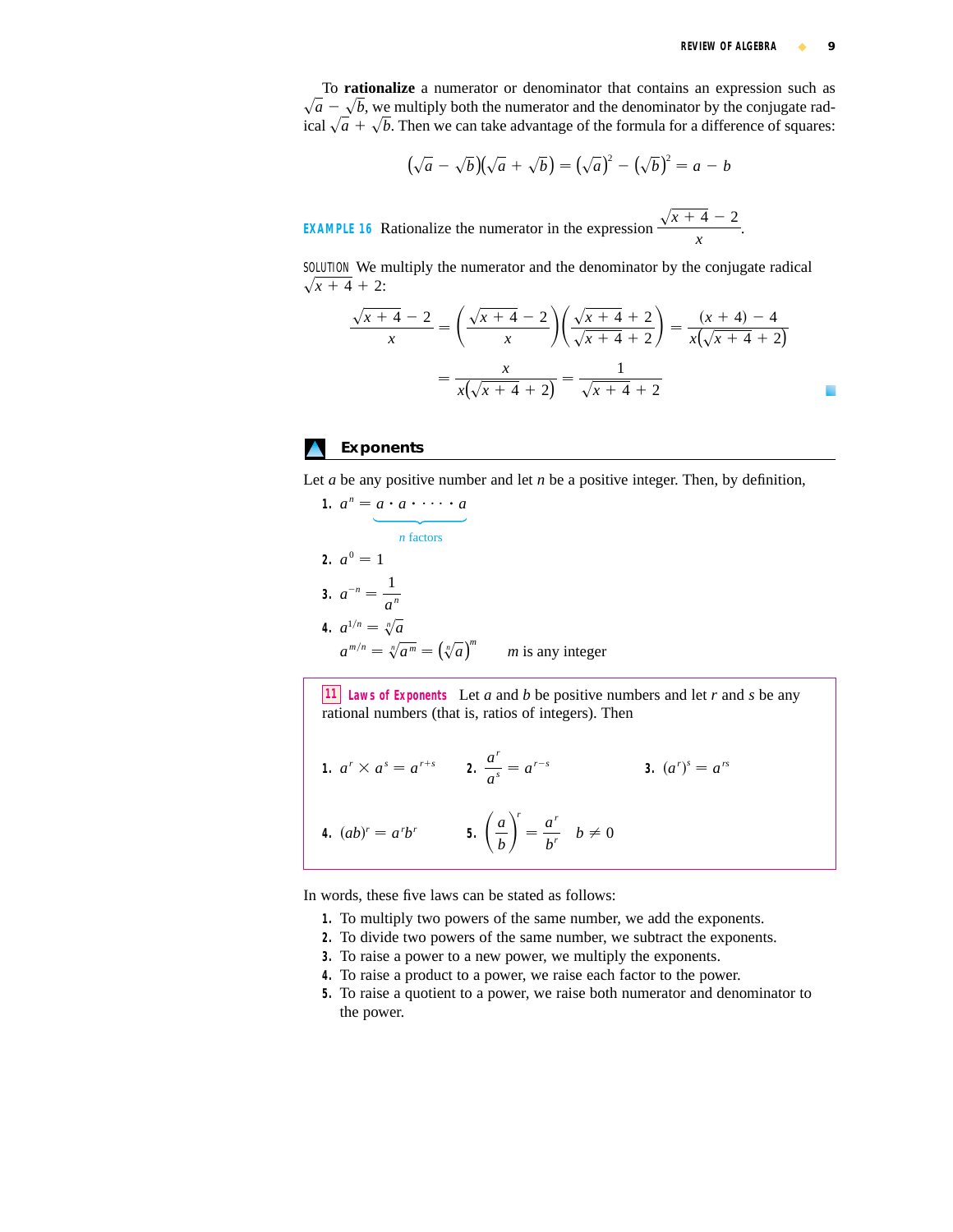# **EXAMPLE 17**

(a) 
$$
2^8 \times 8^2 = 2^8 \times (2^3)^2 = 2^8 \times 2^6 = 2^{14}
$$
  
\n(b)  $\frac{x^{-2} - y^{-2}}{x^{-1} + y^{-1}} = \frac{\frac{1}{x^2} - \frac{1}{y^2}}{\frac{1}{x} + \frac{1}{y}} = \frac{\frac{y^2 - x^2}{x^2 y^2}}{\frac{y + x}{xy}} = \frac{y^2 - x^2}{x^2 y^2} \cdot \frac{xy}{y + x}$   
\n $= \frac{(y - x)(y + x)}{xy(y + x)} = \frac{y - x}{xy}$   
\n(c)  $4^{3/2} = \sqrt{4^3} = \sqrt{64} = 8$  Alternative solution:  $4^{3/2} = (\sqrt{4})^3 = 2^3 = 8$   
\n(d)  $\frac{1}{\sqrt[3]{x^4}} = \frac{1}{x^{4/3}} = x^{-4/3}$   
\n(e)  $(\frac{x}{y})^3 (\frac{y^2 x}{z})^4 = \frac{x^3}{y^3} \cdot \frac{y^8 x^4}{z^4} = x^7 y^5 z^{-4}$ 



**A [Click here for answers.](#page-11-0) 1–16** ■ Expand and simplify. **1.**  $(-6ab)(0.5ac)$  **2.**  $(-6ab)(0.5ac)$  **2**  $-(2x^2y)(-xy^4)$ 

| 3. $2x(x - 5)$                                                   | 4. $(4 - 3x)x$          |
|------------------------------------------------------------------|-------------------------|
| 5. $-2(4 - 3a)$                                                  | 6. 8 – $(4 + x)$        |
| 7. $4(x^2 - x + 2) - 5(x^2 - 2x + 1)$                            |                         |
| 8. $5(3t-4)-(t^2+2)-2t(t-3)$                                     |                         |
| <b>9.</b> $(4x - 1)(3x + 7)$                                     | 10. $x(x - 1)(x + 2)$   |
| 11. $(2x - 1)^2$                                                 | <b>12.</b> $(2 + 3x)^2$ |
| 13. $y^4(6 - y)(5 + y)$                                          |                         |
| 14. $(t-5)^2$ – 2(t + 3)(8t – 1)                                 |                         |
| <b>15.</b> $(1 + 2x)(x^2 - 3x + 1)$ <b>16.</b> $(1 + x - x^2)^2$ |                         |
|                                                                  |                         |

**17–28** ■ Perform the indicated operations and simplify.

17. 
$$
\frac{2+8x}{2}
$$
  
\n18.  $\frac{9b-6}{3b}$   
\n19.  $\frac{1}{x+5} + \frac{2}{x-3}$   
\n20.  $\frac{1}{x+1} + \frac{1}{x-1}$   
\n21.  $u + 1 + \frac{u}{u+1}$   
\n22.  $\frac{2}{a^2} - \frac{3}{ab} + \frac{4}{b^2}$   
\n23.  $\frac{x/y}{z}$   
\n24.  $\frac{x}{y/z}$   
\n25.  $\left(\frac{-2r}{s}\right)\left(\frac{s^2}{-6t}\right)$   
\n26.  $\frac{a}{bc} \div \frac{b}{ac}$ 

| 27 |   | $c-1$<br>$c-1$ |  |   |   |        | 28.1 |   |                | $+\frac{1}{1+x}$ |   |  |   |
|----|---|----------------|--|---|---|--------|------|---|----------------|------------------|---|--|---|
| ٠  | ٠ | $\mathbf{r}$   |  | ٠ | × | $\sim$ | л.   | ٠ | $\blacksquare$ | - 10             | ٠ |  | ٠ |

L.

**29–48** ■ Factor the expression.

| 29. $2x + 12x^3$           | 30. $5ab - 8abc$            |
|----------------------------|-----------------------------|
| 31. $x^2 + 7x + 6$         | 32. $x^2 - x - 6$           |
| 33. $x^2 - 2x - 8$         | 34. $2x^2 + 7x - 4$         |
| 35. $9x^2 - 36$            | 36. $8x^2 + 10x + 3$        |
| 37. $6x^2 - 5x - 6$        | 38. $x^2 + 10x + 25$        |
| 39. $t^3 + 1$              | 40. $4t^2 - 9s^2$           |
| 41. $4t^2 - 12t + 9$       | 42. $x^3 - 27$              |
| 43. $x^3 + 2x^2 + x$       | 44. $x^3 - 4x^2 + 5x - 2$   |
| 45. $x^3 + 3x^2 - x - 3$   | 46. $x^3 - 2x^2 - 23x + 60$ |
| 47. $x^3 + 5x^2 - 2x - 24$ | 48. $x^3 - 3x^2 - 4x + 12$  |
| .                          | .                           |

**49–54** ■ Simplify the expression.

49. 
$$
\frac{x^2 + x - 2}{x^2 - 3x + 2}
$$
  
\n50. 
$$
\frac{2x^2 - 3x - 2}{x^2 - 4}
$$
  
\n51. 
$$
\frac{x^2 - 1}{x^2 - 9x + 8}
$$
  
\n52. 
$$
\frac{x^3 + 5x^2 + 6x}{x^2 - x - 12}
$$
  
\n53. 
$$
\frac{1}{x + 3} + \frac{1}{x^2 - 9}
$$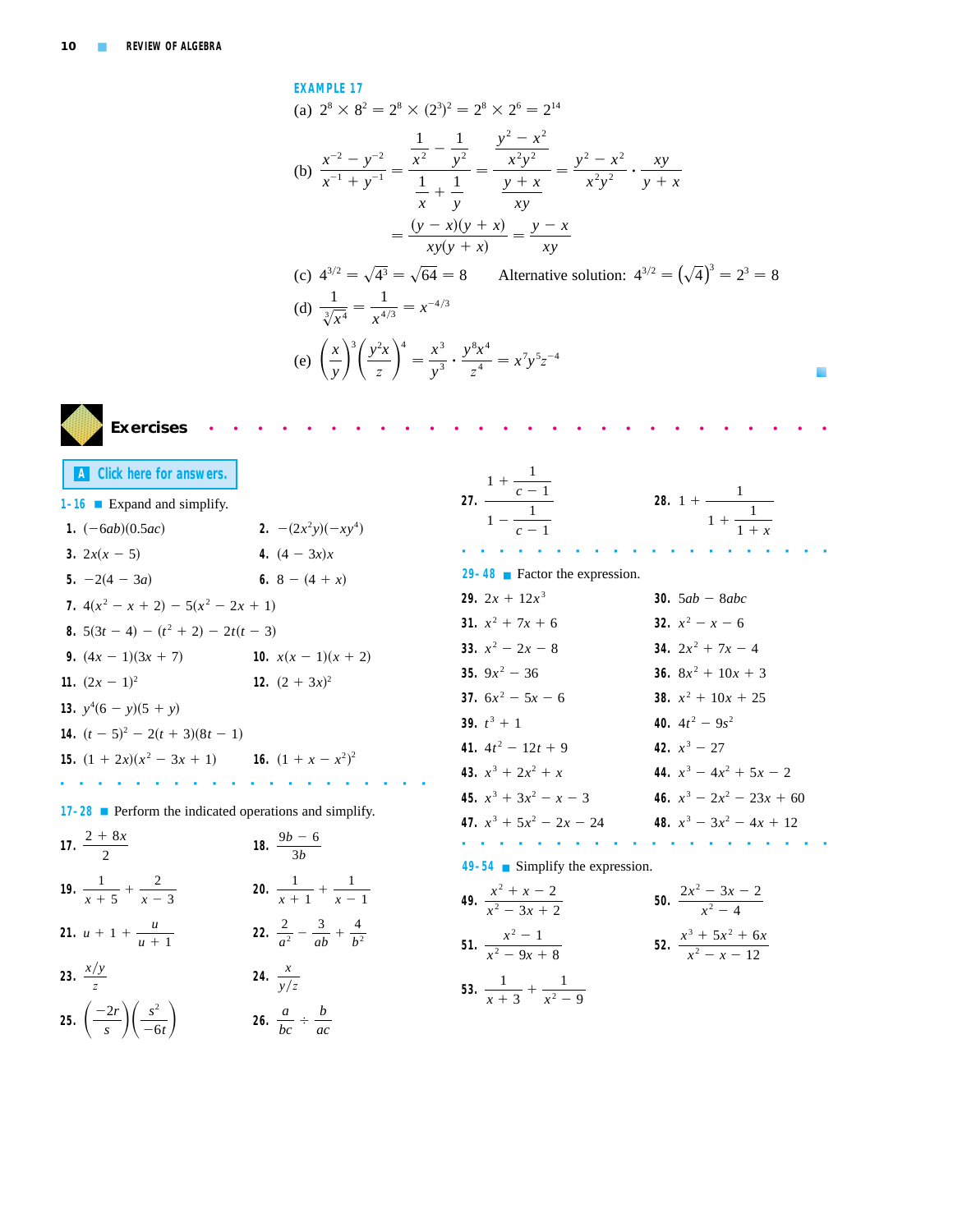| 54. $\frac{x}{x^2 + x - 2} - \frac{2}{x^2 - 5x + 4}$                    |                              | 85. $\frac{x^9(2.)}{x^3}$         |
|-------------------------------------------------------------------------|------------------------------|-----------------------------------|
| 55-60 Complete the square.                                              |                              | 87. $rac{a^{-3}b}{a^{-5}b}$       |
| 55. $x^2 + 2x + 5$                                                      | 56. $x^2 - 16x + 80$         | 89. $3^{-1/2}$                    |
| 57. $x^2 - 5x + 10$                                                     | <b>58.</b> $x^2 + 3x + 1$    | 91. $125^2$                       |
| 59. $4x^2 + 4x - 2$                                                     | 60. $3x^2 - 24x + 50$        | <b>93.</b> $(2x^2)$               |
|                                                                         |                              | 95. $\sqrt[5]{y^6}$               |
| $61-68$ Solve the equation.                                             |                              |                                   |
| 61. $x^2 + 9x - 10 = 0$                                                 | 62. $x^2 - 2x - 8 = 0$       | <b>97.</b> $\frac{1}{(\sqrt{t})}$ |
| 63. $x^2 + 9x - 1 = 0$                                                  | 64. $x^2 - 2x - 7 = 0$       | 99. $\sqrt[4]{\frac{t^{1}}{2}}$   |
| 65. $3x^2 + 5x + 1 = 0$                                                 | 66. $2x^2 + 7x + 2 = 0$      |                                   |
| 67. $x^3 - 2x + 1 = 0$                                                  | 68. $x^3 + 3x^2 + x - 1 = 0$ | $101 - 108$                       |
|                                                                         |                              |                                   |
| $69-72$ Which of the quadratics are irreducible?                        |                              | 101. $\frac{\sqrt{x}}{x-}$        |
| 69. $2x^2 + 3x + 4$                                                     | 70. $2x^2 + 9x + 4$          |                                   |
| 71. $3x^2 + x - 6$                                                      | 72. $x^2 + 3x + 6$           | 103. $\frac{x\sqrt{x}}{x}$        |
|                                                                         |                              | 105. $\frac{2}{3}$                |
| 73-76 $\blacksquare$ Use the Binomial Theorem to expand the expression. |                              |                                   |
| <b>73.</b> $(a + b)^6$                                                  | <b>74.</b> $(a + b)^7$       | 107. $\sqrt{x^2}$                 |
|                                                                         |                              |                                   |

| 85. $\frac{x^9(2x)^4}{x^3}$                      | <b>86.</b> $\frac{a^n \times a^{2n+1}}{a^{n-2}}$         |
|--------------------------------------------------|----------------------------------------------------------|
| 87. $rac{a^{-3}b^4}{a^{-5}b^5}$                  | <b>88.</b> $\frac{x^{-1} + y^{-1}}{(x + y)^{-1}}$        |
| 89. $3^{-1/2}$                                   | 90. $96^{1/5}$                                           |
| 91. $125^{2/3}$                                  | 92. $64^{-4/3}$                                          |
| <b>93.</b> $(2x^2y^4)^{3/2}$                     | <b>94.</b> $(x^{-5}y^3z^{10})^{-3/5}$                    |
| 95. $\sqrt[5]{y^6}$                              | <b>96.</b> $(\sqrt[4]{a})^3$                             |
| 97. $\frac{1}{(\sqrt{t})^5}$                     | 98. $\frac{\sqrt[8]{x^5}}{\sqrt[4]{x^3}}$                |
| 99. $\sqrt[4]{\frac{t^{1/2}\sqrt{st}}{s^{2/3}}}$ | <b>100.</b> $\sqrt[4]{r^{2n+1}} \times \sqrt[4]{r^{-1}}$ |
|                                                  |                                                          |
|                                                  |                                                          |

**101–108** ■ Rationalize the expression.

| 101. $\frac{\sqrt{x}-3}{x-9}$  | <b>102.</b> $\frac{(1/\sqrt{x})-1}{x-1}$      |
|--------------------------------|-----------------------------------------------|
| 103. $\frac{x\sqrt{x-8}}{x-4}$ | 104. $\frac{\sqrt{2} + h + \sqrt{2} - h}{h}$  |
| 105. $\frac{2}{3-\sqrt{5}}$    | <b>106.</b> $\frac{1}{\sqrt{x} - \sqrt{y}}$   |
| 107. $\sqrt{x^2 + 3x + 4} - x$ | <b>108.</b> $\sqrt{x^2 + x} - \sqrt{x^2 - x}$ |
|                                |                                               |

**109–116** ■ State whether or not the equation is true for all values of the variable.

**109.**  $\sqrt{x^2} = x$  **110.**  $\sqrt{x^2 + 4} = |x| + 2$ **111.**  $\frac{16+a}{16} = 1 + \frac{a}{16}$  **112.**  $\frac{1}{16}$ **113.**  $\frac{x}{x+y} = \frac{1}{1+y}$  **114.**  $\frac{2}{4+x} = \frac{1}{2}$ **115.**  $(x^3)^4 = x^7$ **116.**  $6 - 4(x + a) = 6 - 4x - 4a$  $rac{1}{2} + \frac{2}{x}$ *x*  $\frac{x}{x+y} = \frac{1}{1+y}$  $1 + y$  $\frac{16 + a}{16} = 1 + \frac{a}{16}$  **112.**  $\frac{1}{x^{-1} + y^{-1}} = x + y$ **109.**  $\sqrt{x^2} = x$ 

■■■■■■■■■■■■■■■■■■■■

**77–82** ■ Simplify the radicals.

■■■■■■■■■■■■■■■■■■■■

 $x^2 - 1)^4$ 

**77.**  $\sqrt{32}\sqrt{2}$  **78.**  $\frac{\sqrt{2}}{3\sqrt{24}}$  **79. 80.**  $\sqrt{xy} \sqrt{x^3y}$  **81.**  $\sqrt{16a^4b^3}$  **82.**  $\frac{\sqrt{90a}}{\sqrt[5]{3a}}$ ■■■■■■■■■■■■■■■■■■■■  $\sqrt[5]{96a^6}$  $\sqrt[5]{}$  $\sqrt[4]{32x^4}$  $\sqrt[4]{2}$  $\sqrt[3]{-2}$  $\sqrt{32} \sqrt{2}$  **78.**  $\frac{\sqrt{2}}{\sqrt[3]{54}}$ 

**75.**  $(x^2 - 1)^4$  **76.**  $(3 + x^2)^5$ 

**83–100** ■ Use the Laws of Exponents to rewrite and simplify the expression.

**83.**  $3^{10} \times 9^8$  **84.**  $2^{16} \times 4^{10} \times 16^6$